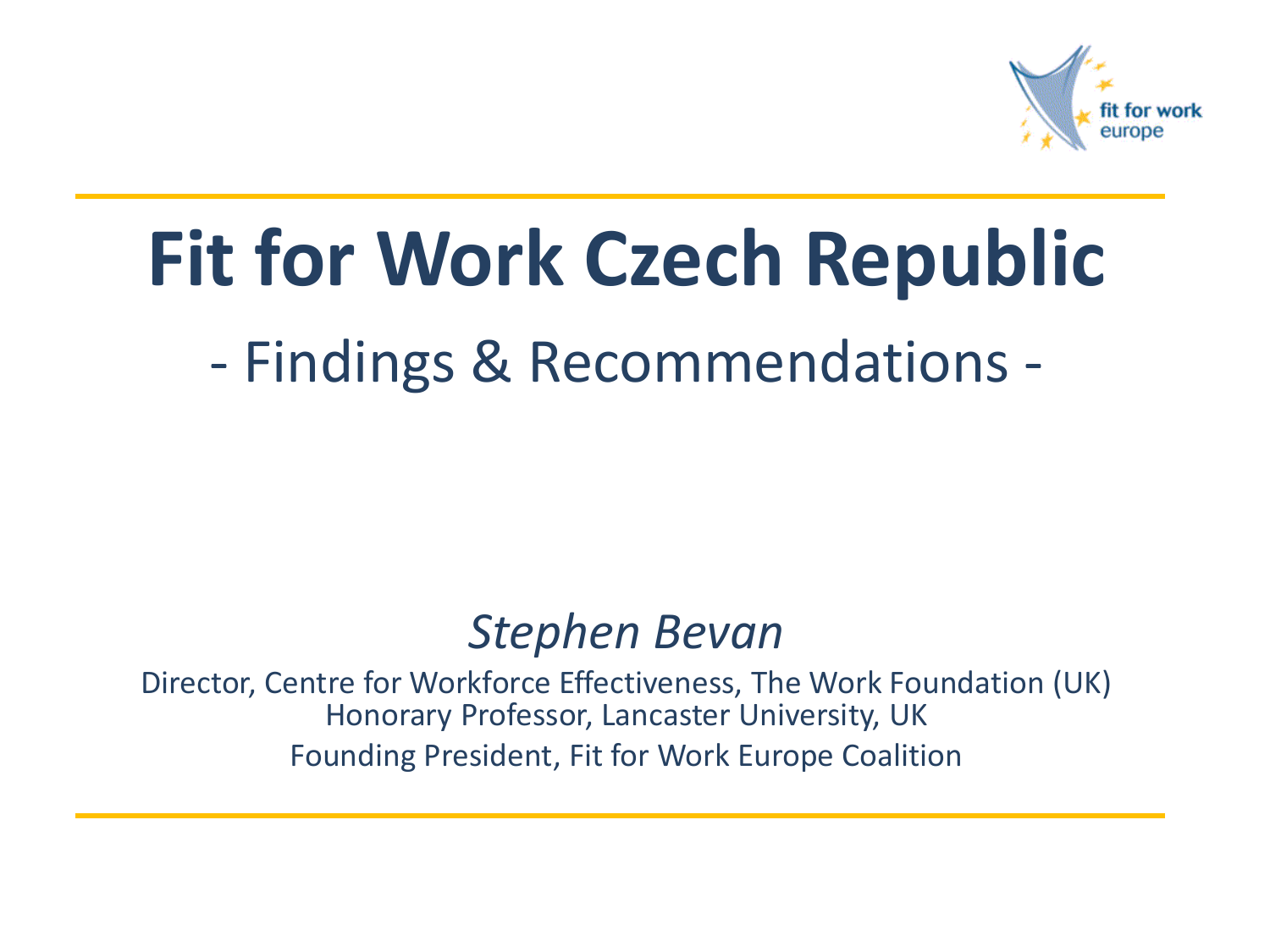# **Fit for Work?**



- A brief history
- The global burden of Musculoskeletal Disorders (MSDs) – and why it matters
- The impact of MSDs on work ability
- MSDs & Work in Czech Republic
- Conclusions and recommendations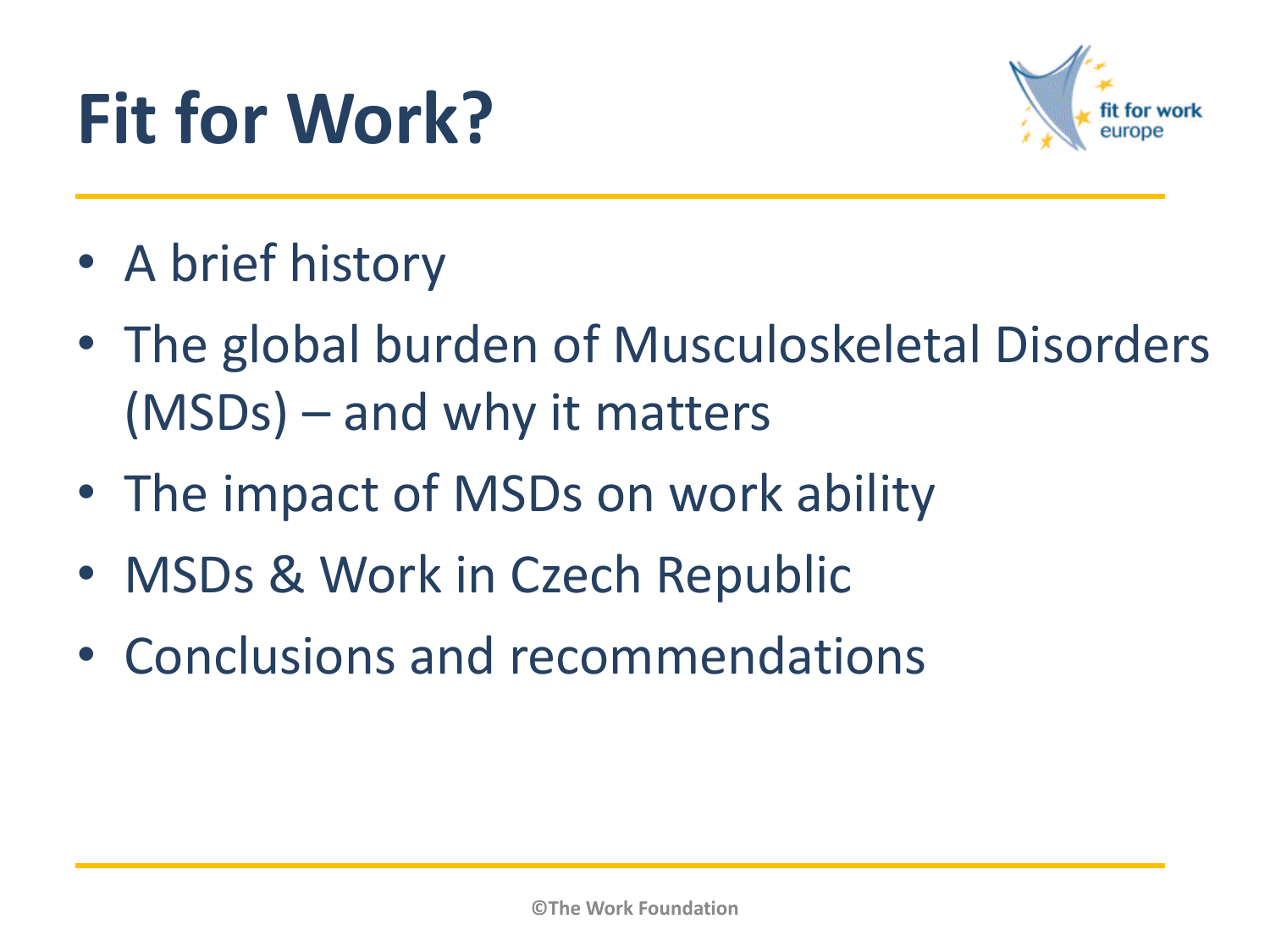

### A Brief History of 'Fit for Work'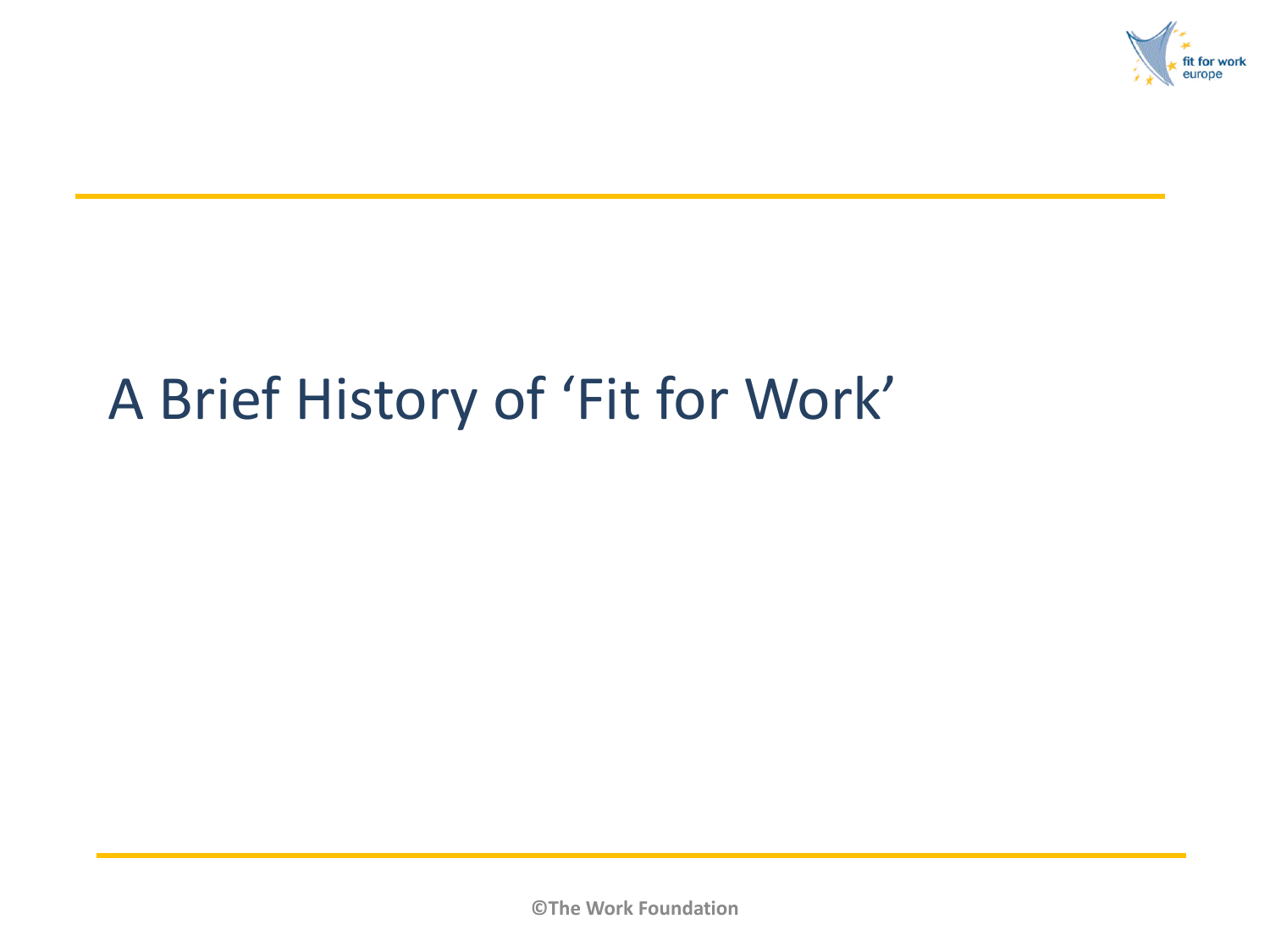# **Brief History (1)**



- First report in UK in 2007
- Highlighted the high prevalence of Musculoskeletal Disorders (MSDs) in the working age population
- Big effect on sick days & productivity generally poorly managed in clinical & workplace settings
- Report had strong profile & impact in UK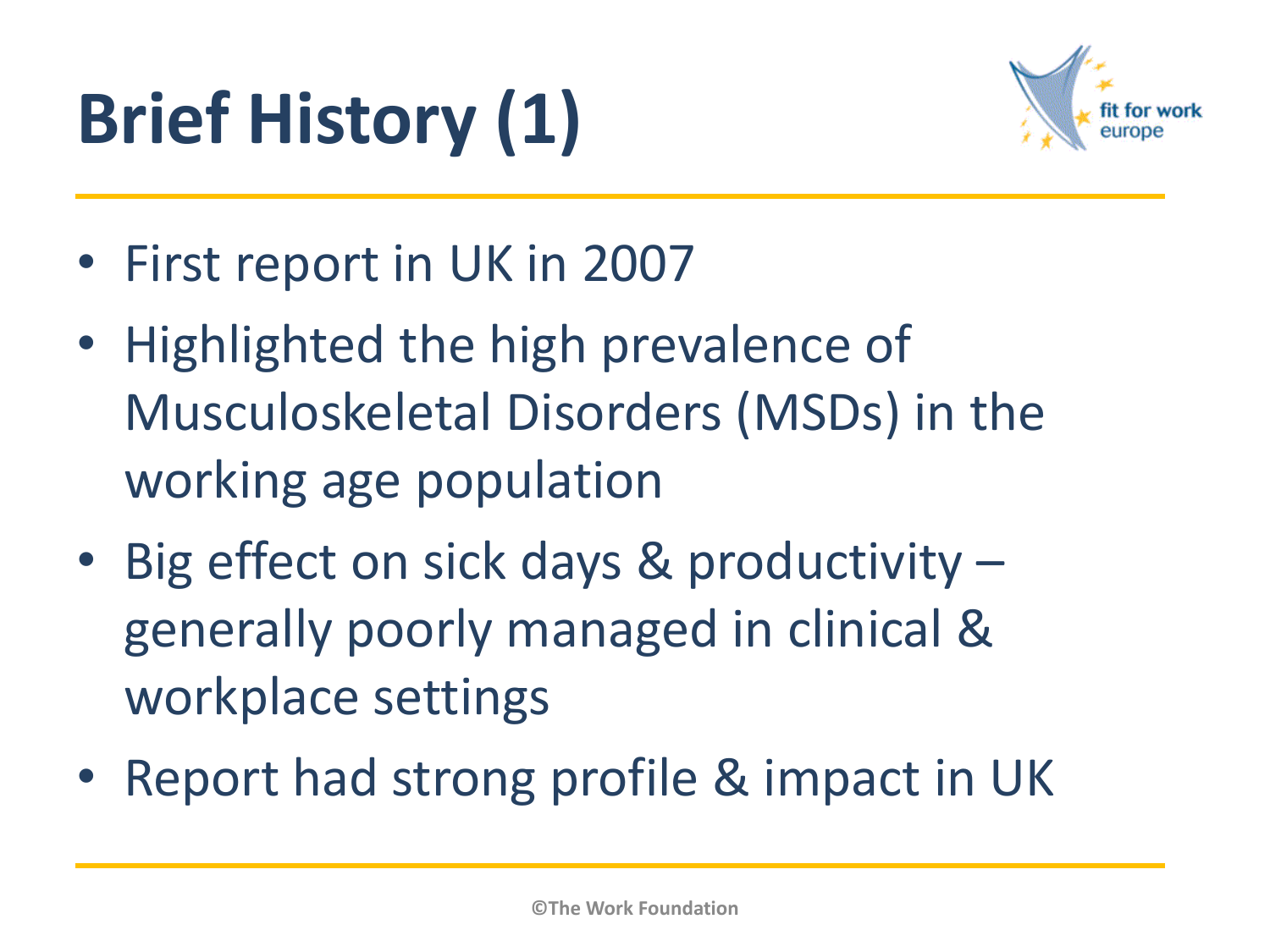# **Brief History (2)**



- Extended the work to most EU Member States
- Produced influential Pan-European report
- Built a Fit for Work Europe Coalition to:
	- 1. Influence Policy in Brussels
	- 2. Support the development of National Coalitions
- Reports in non-EU countries (Turkey, Israel, Norway, Switzerland) in North & South America
- Four reports in Asia-Pacific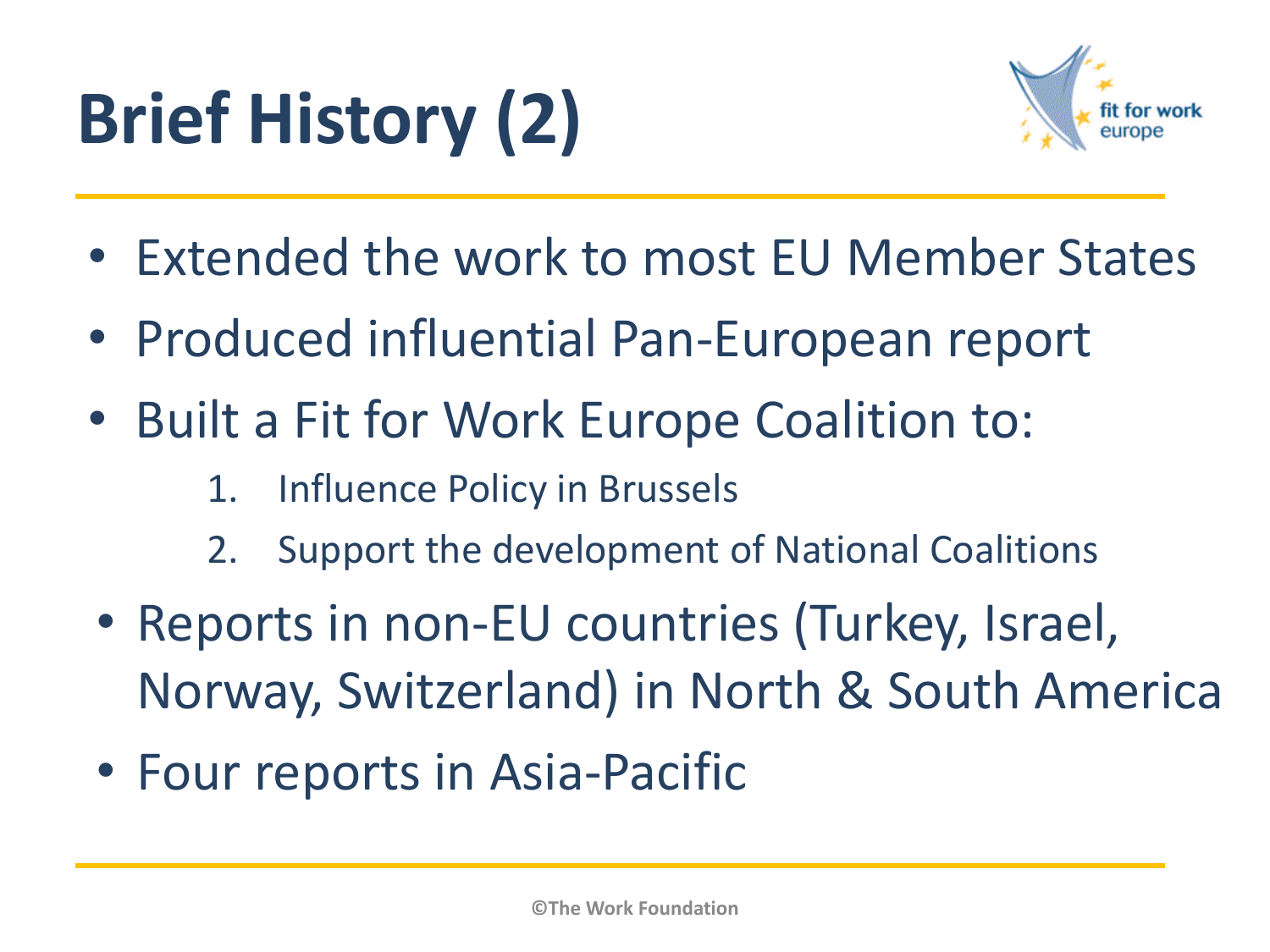

#### Global Burden of MSDs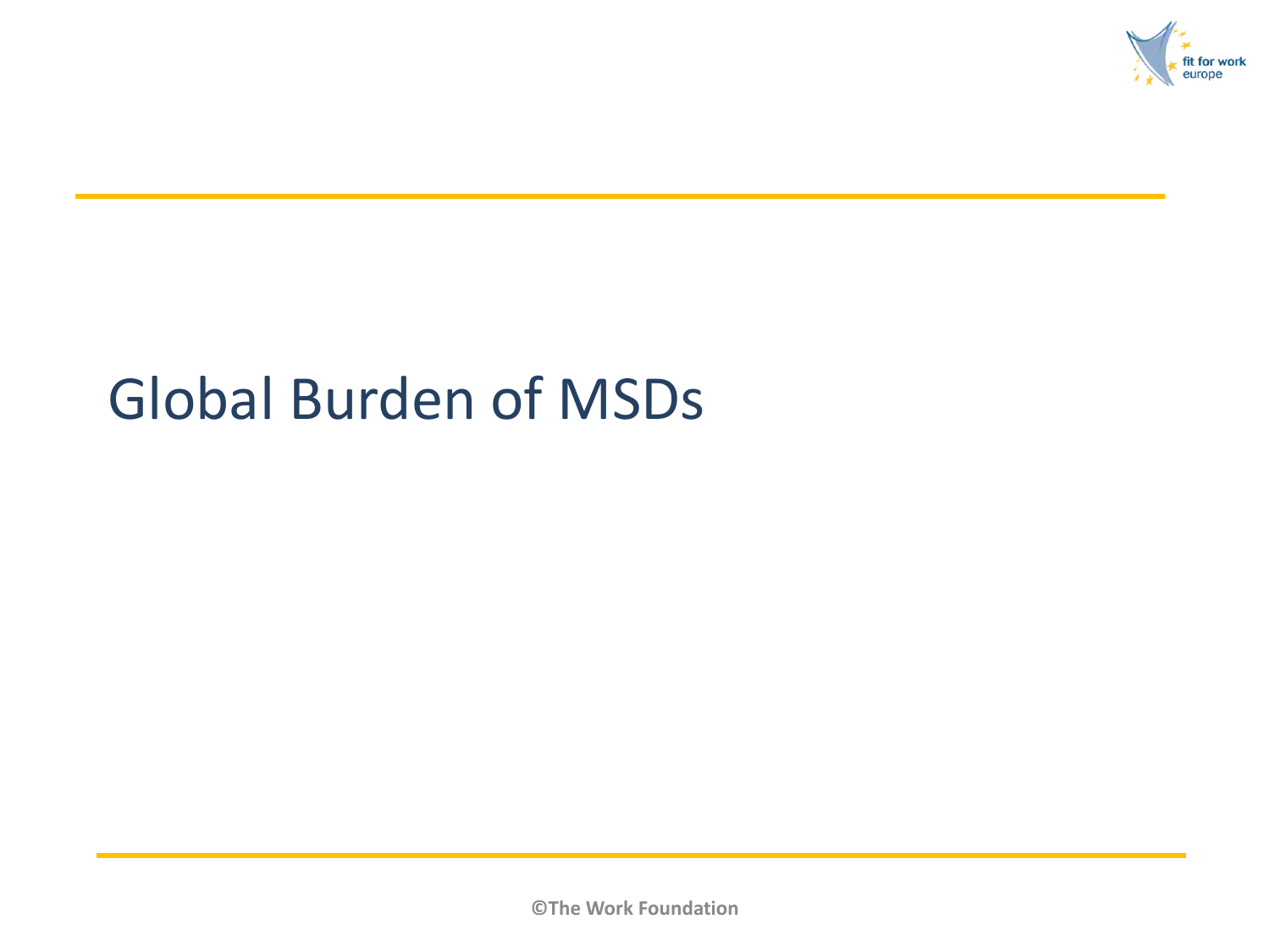

#### Global Burden of MSDs







2<sup>nd</sup> greatest cause of disability in all regions of the world

Disability due to MSDs increased by 45% from 1990 to 2010

1.7bn Affected: Back pain 632m Neck pain 332m OA knee 251m Other MSD 561m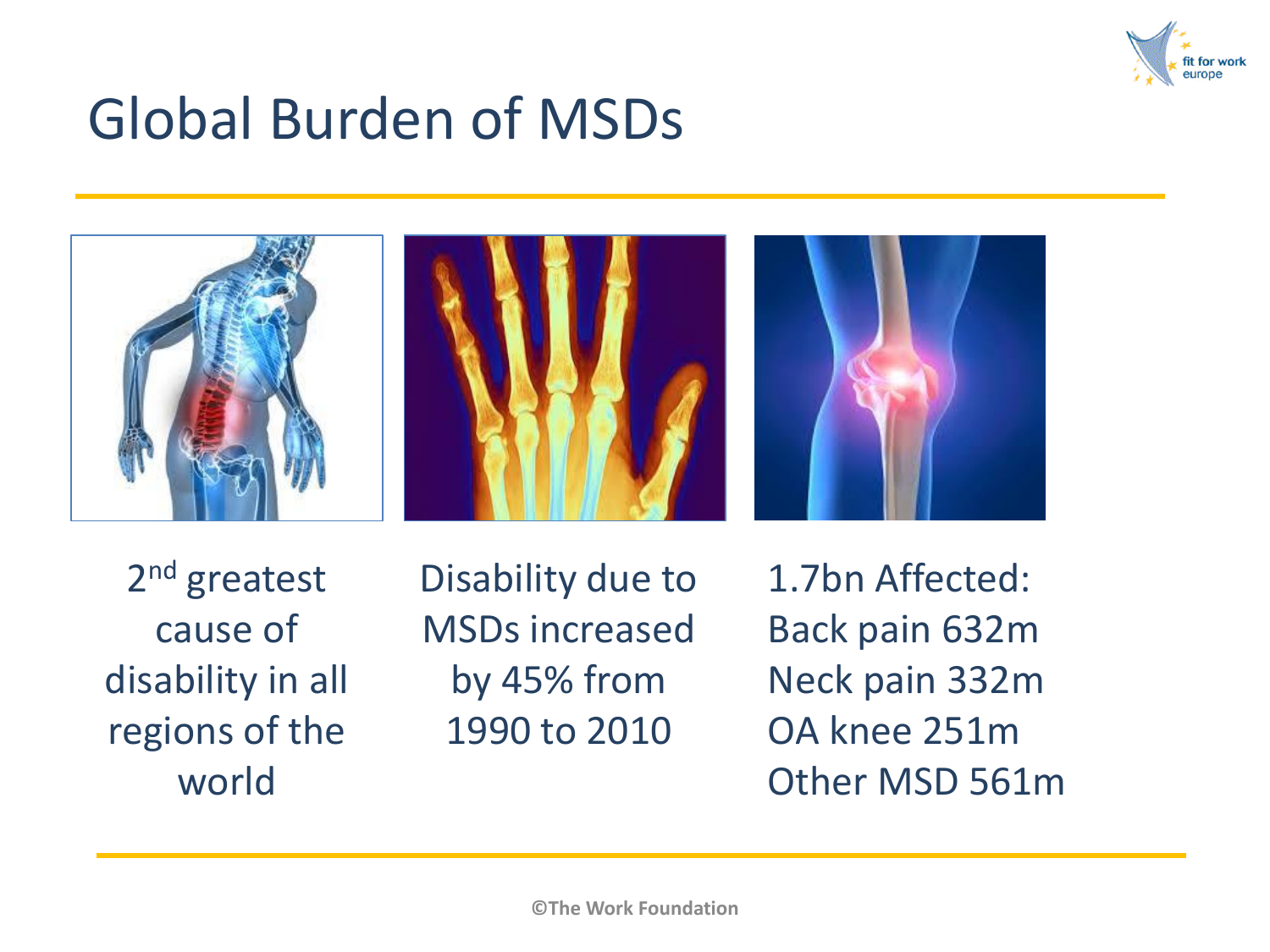

#### **MSDs and Disability**

- Ranking of major causes of death and disability (% DALYs)
	- Cardiovascular and circulatory diseases 11.8%
	- All neoplasms 7.6%
	- Mental and behavioural disorders 7.4%
	- **Musculoskeletal disorders 6.8%**
- Yet MSDs not considered a priority noncommunicable disease – Low mortality but High morbidity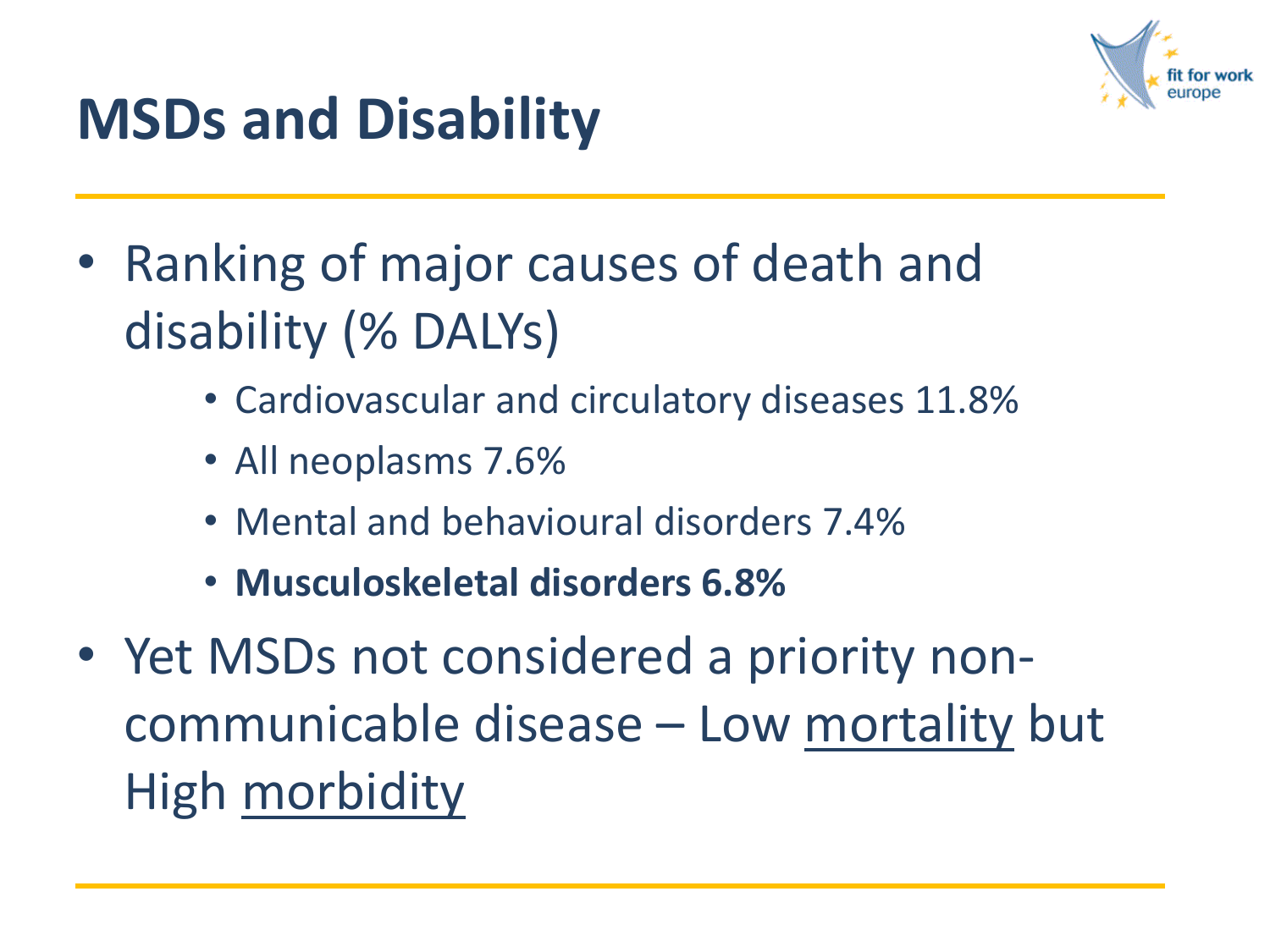

#### Impact of MSDs on Work Ability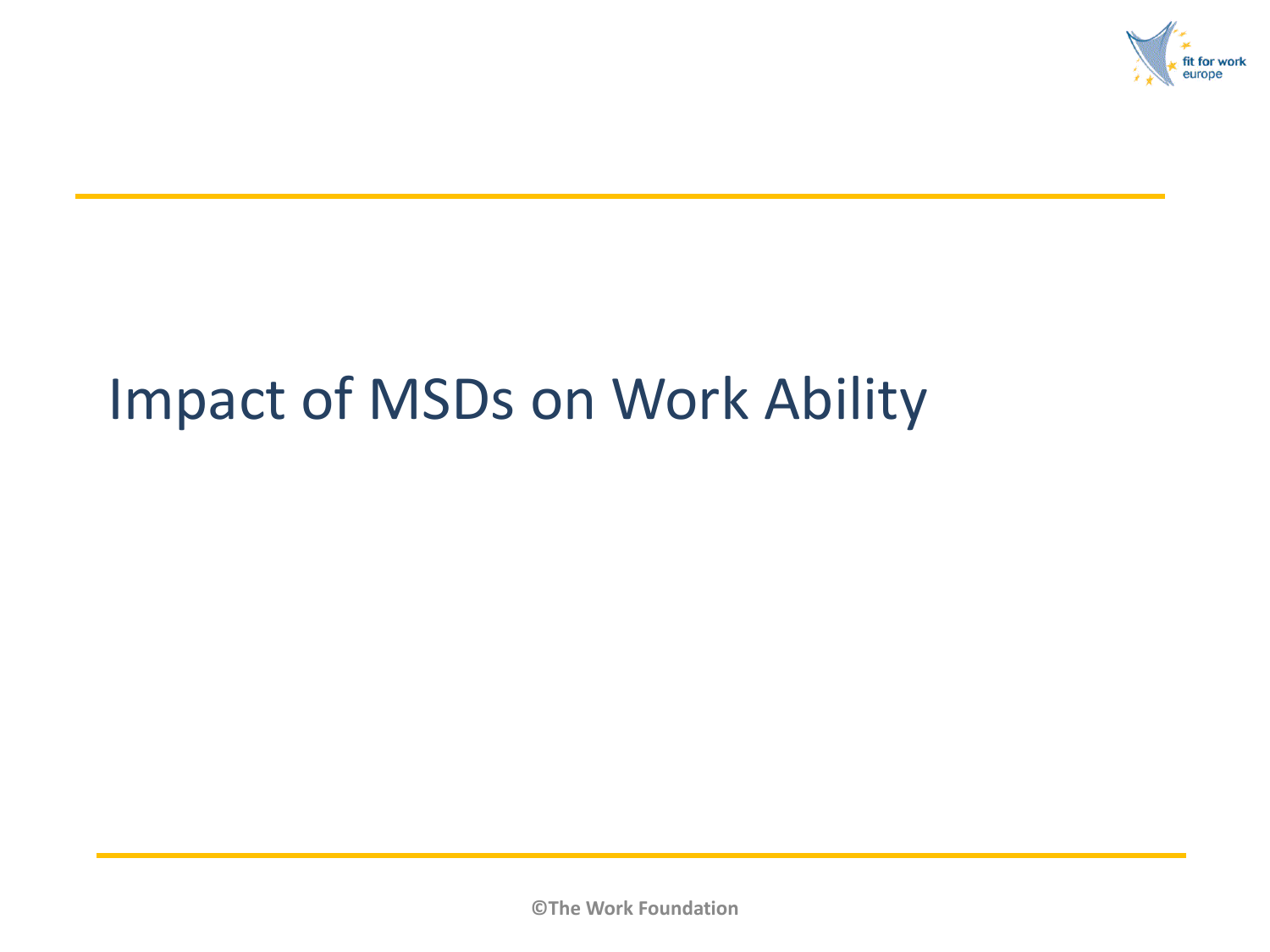

#### **Musculoskeletal Disorders in the EU Workforce**

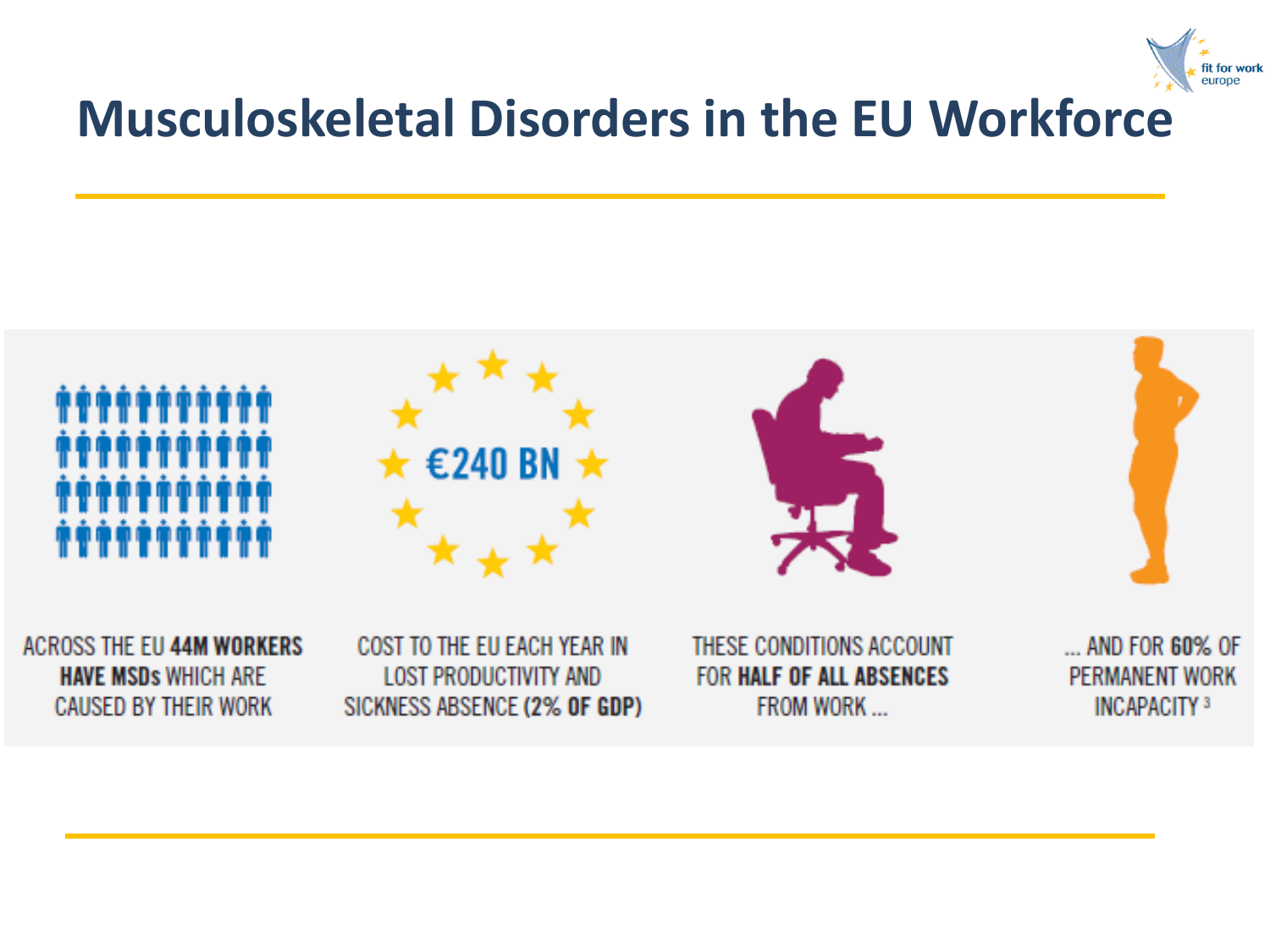

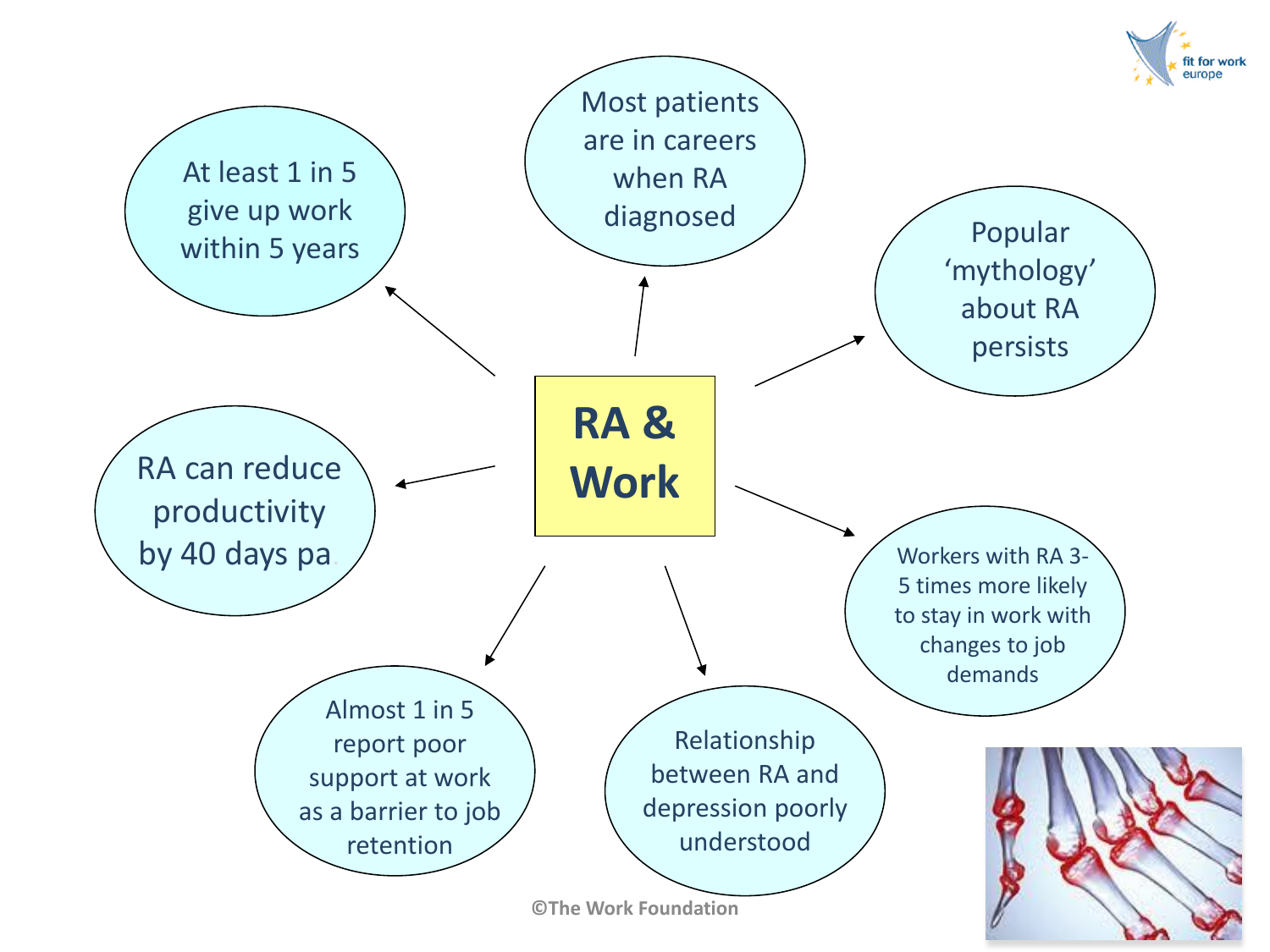

#### Fit for Work – Czech Republic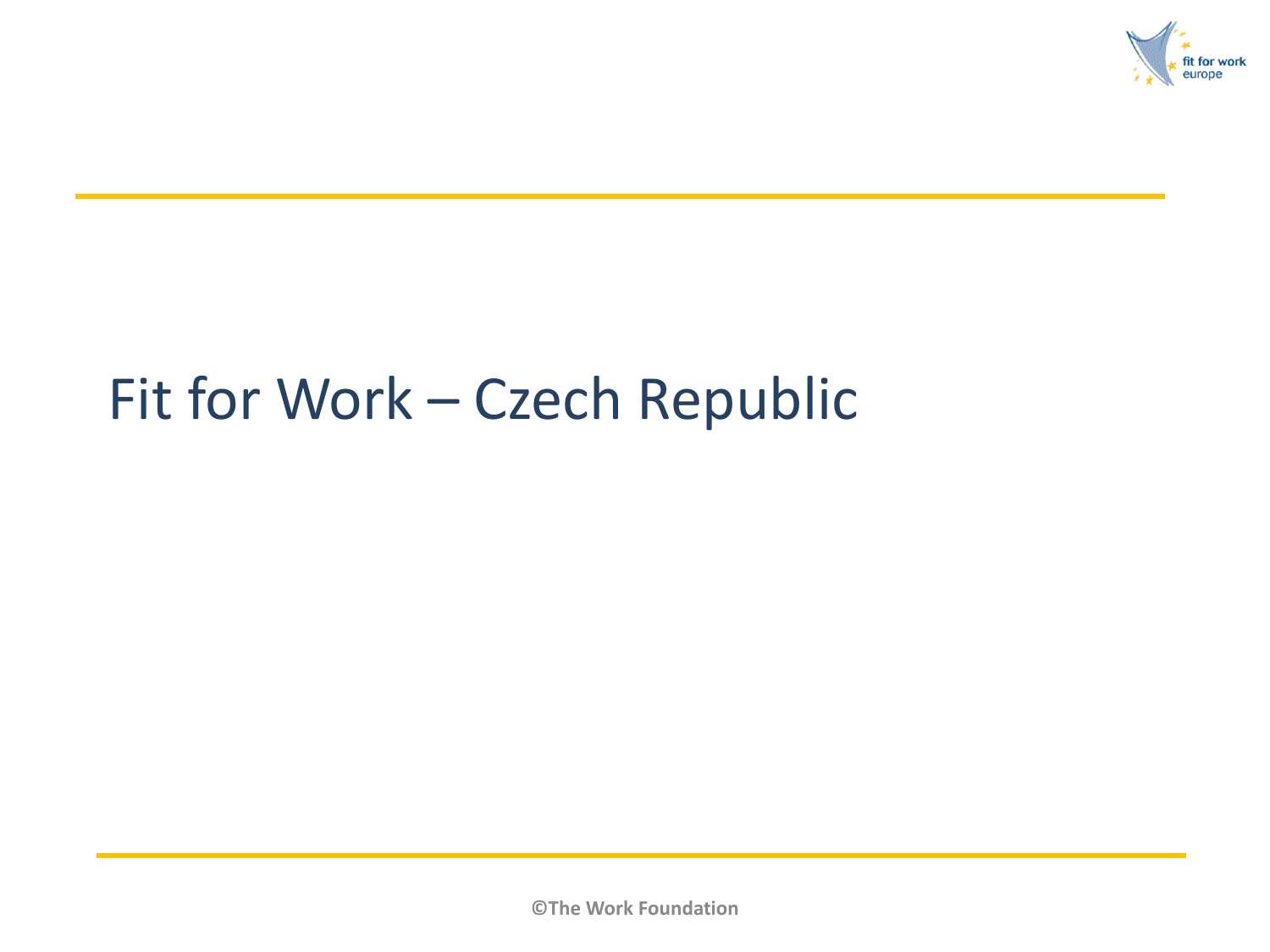

#### Czech Republic Report

- Purpose is to highlight the impact of MSDs on work ability, productivity and labour market participation among people of working age with MSDs
- Conducted desk-based research & analysis together with expert interviews
- Focus on Back Pain, Upper Limb Disorders, Rheumatoid Arthritis (RA) & Ankylosing Spondylitis (AS)
- Recommendations for key stakeholders who can improve work outcomes for patients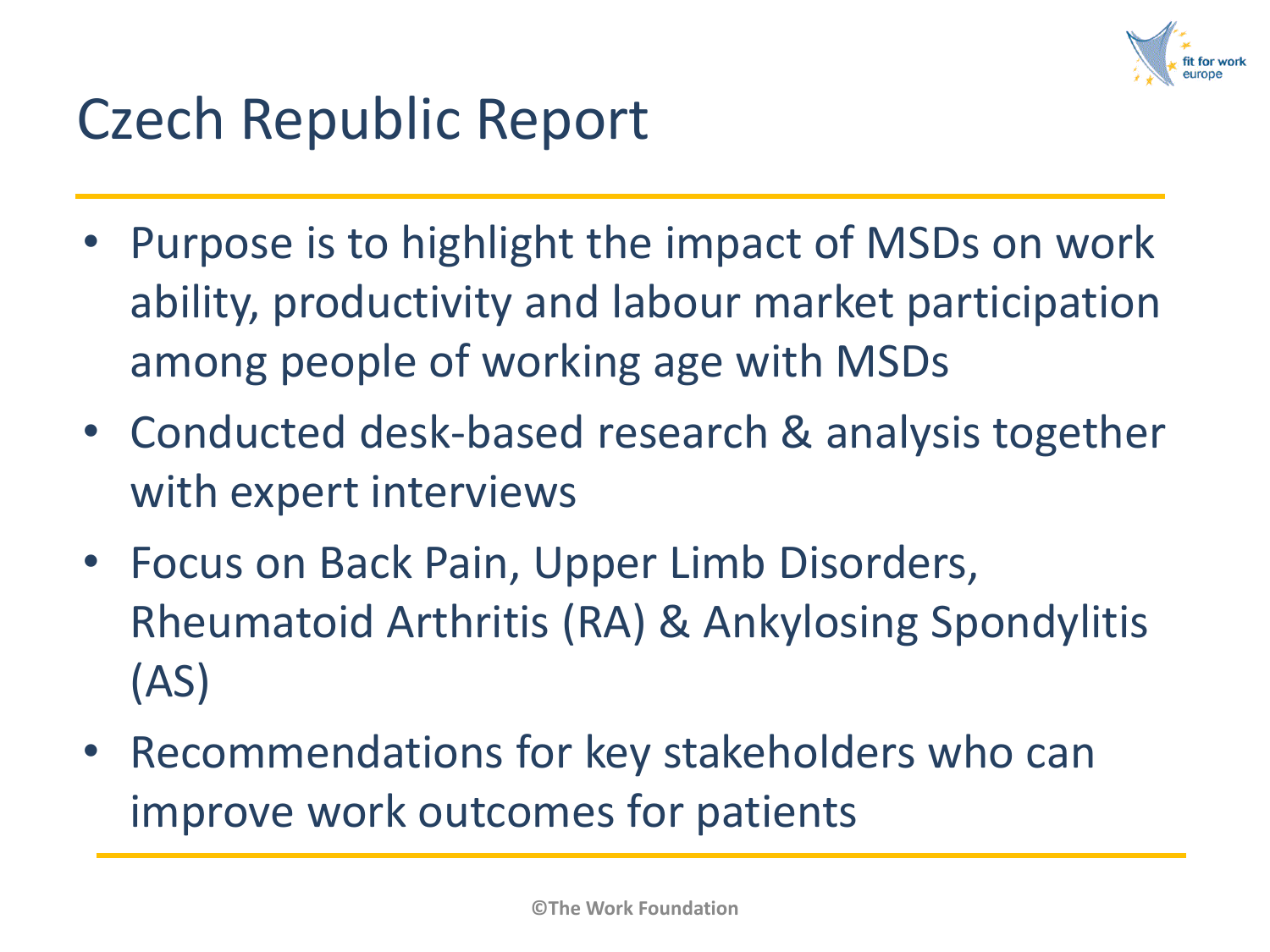

#### Prevalence & Impact of MSDs

- First finding is that data on prevalence of MSDs in the working age population is hard to find – as is the impact of MSDs on absence from work
- Up to 39 per cent of Czech workers experience work-related back pain
- At least 38 per cent of Czech workers experience muscular pain in their neck, shoulders and upper limbs
- Rheumatoid arthritis is prevalent in 610 per 100,000 adults
- Ankylosing spondylitis is prevalent in 118.9 per 100,000 adults
- In 2007, MSDs accounted for almost 40 per cent of all inflows onto disability benefits in the Czech Republic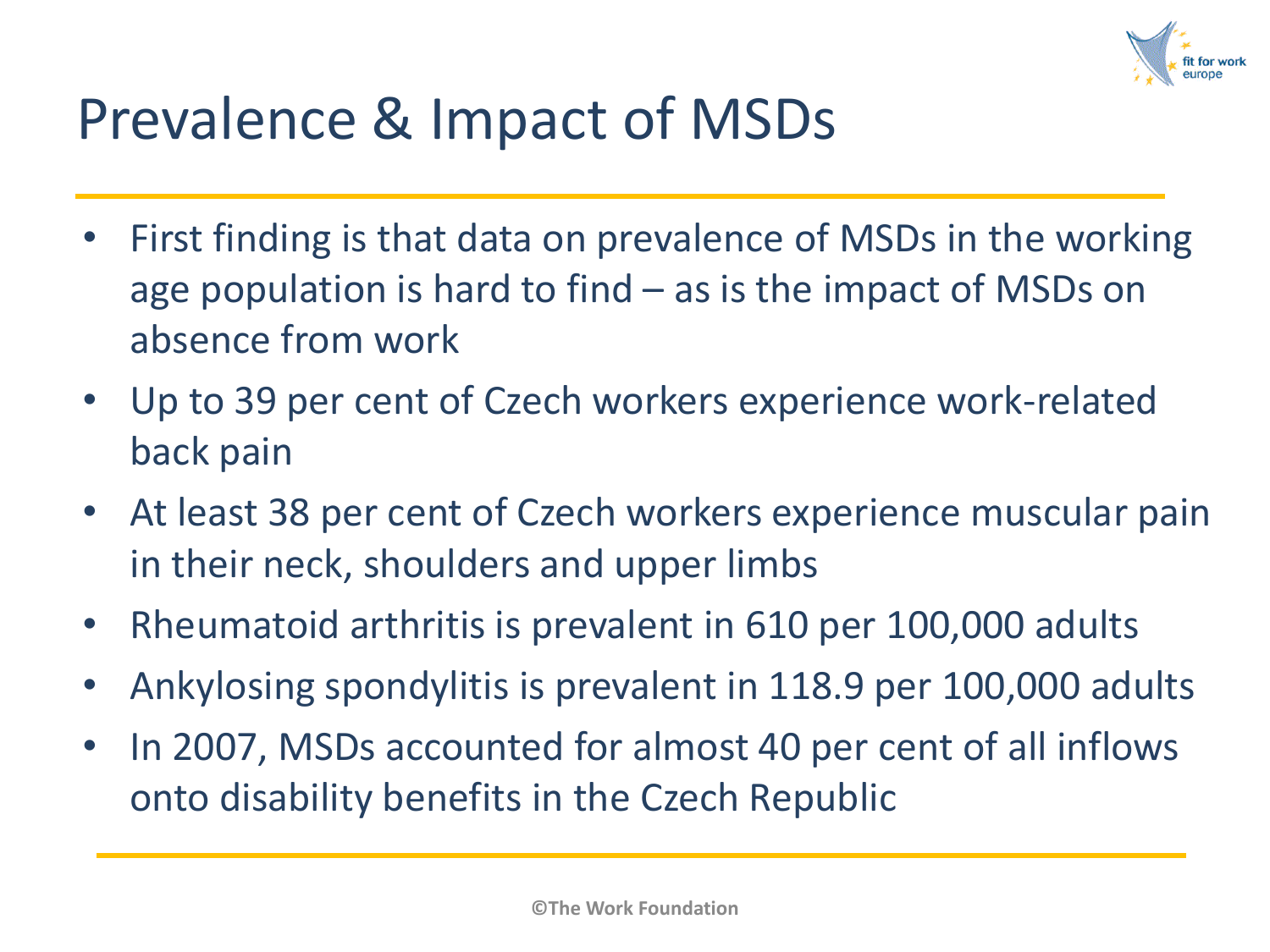

#### Primary Causes of Disability

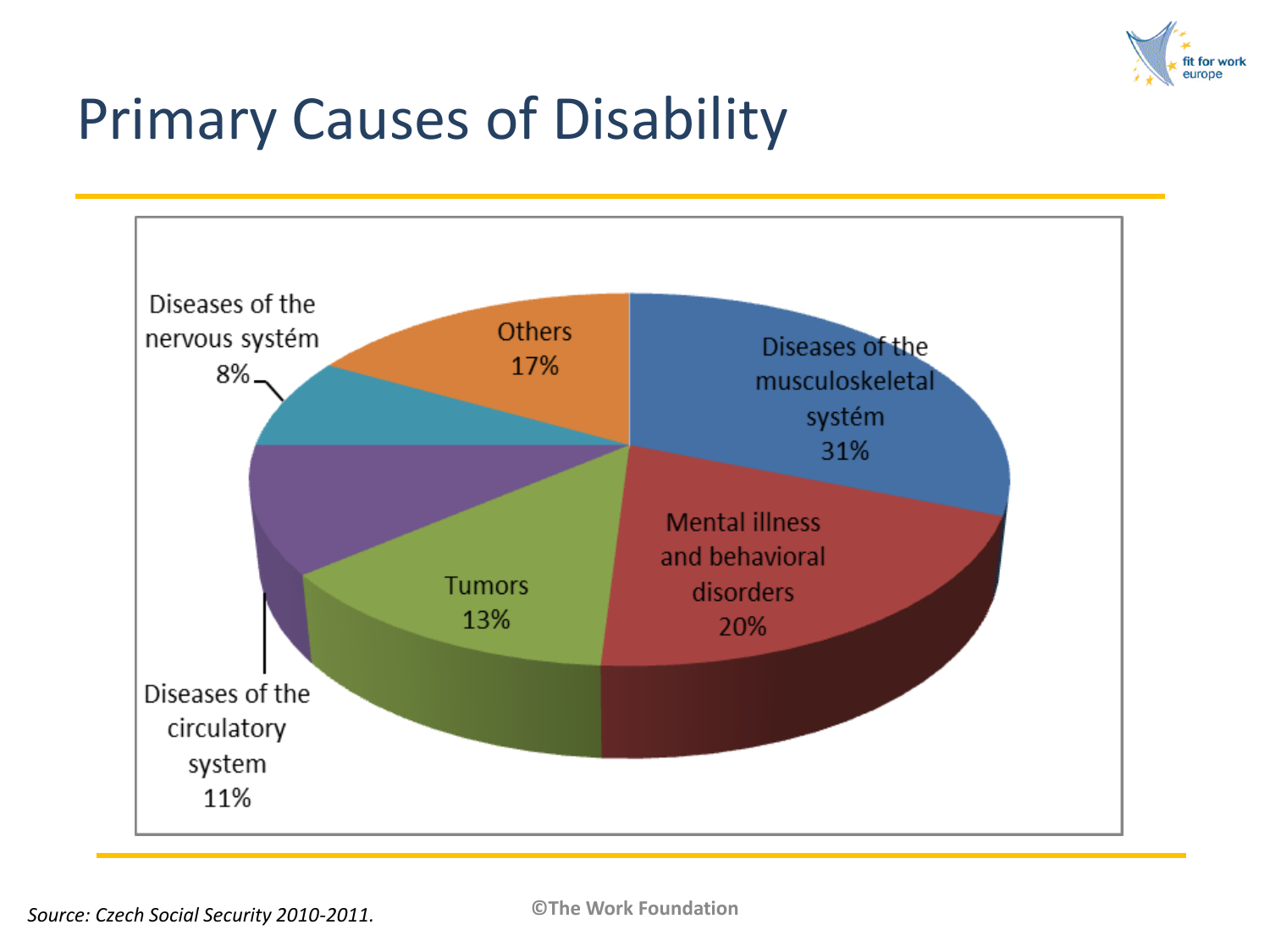

## Impact of MSDs on Work Productivity (1)

- In 1995 the average number of absence days as a result of MSDs was 38.9 per employee each year
- By 2011 this figure had risen to 69.1 days
- In the decade up to 2005 MSDs accounted for 33 per cent of all reported occupational diseases
- The prevalence of MSDs in males is most pronounced in construction
- Among women, MSD prevalence is highest in the education and health care sectors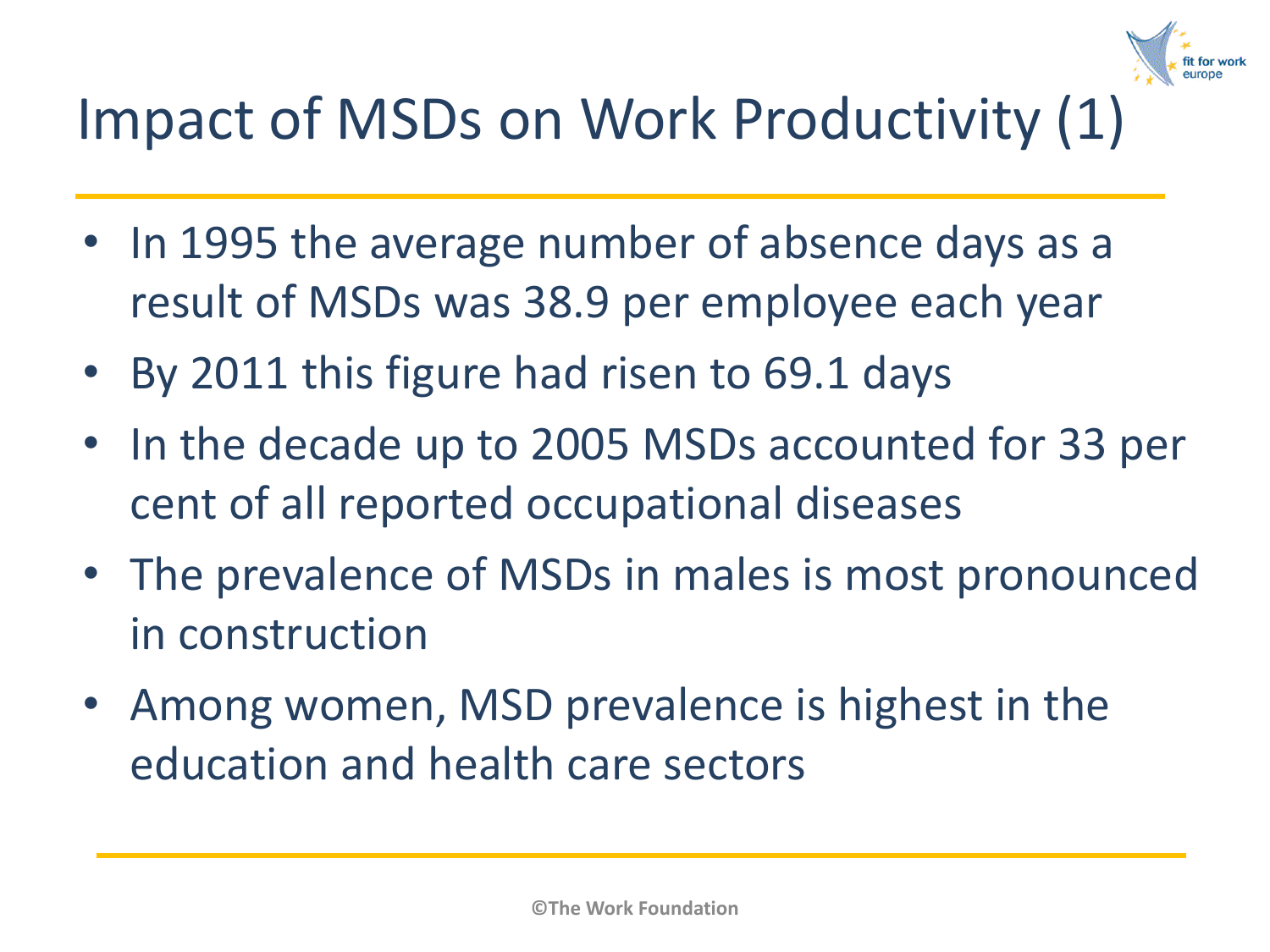

## Impact of MSDs on Work Productivity (2)

- Absence rates for patients with RA and AS are 8.4% and 10.8% respectively Presenteeism (working while ill) is 40.2% for patients with RA and 33% among those with AS
- Patients with AS, RA reported overall work productivity loss of 40.8% and 42.9%
- Average annual lost productivity costs per patient with RA & AS were CZK48,380 (1,913 euros) and CZK45,750 (1,809 euros) respectively
- Productivity losses among RA patients receiving biologic therapies 22% lower than those on traditional treatments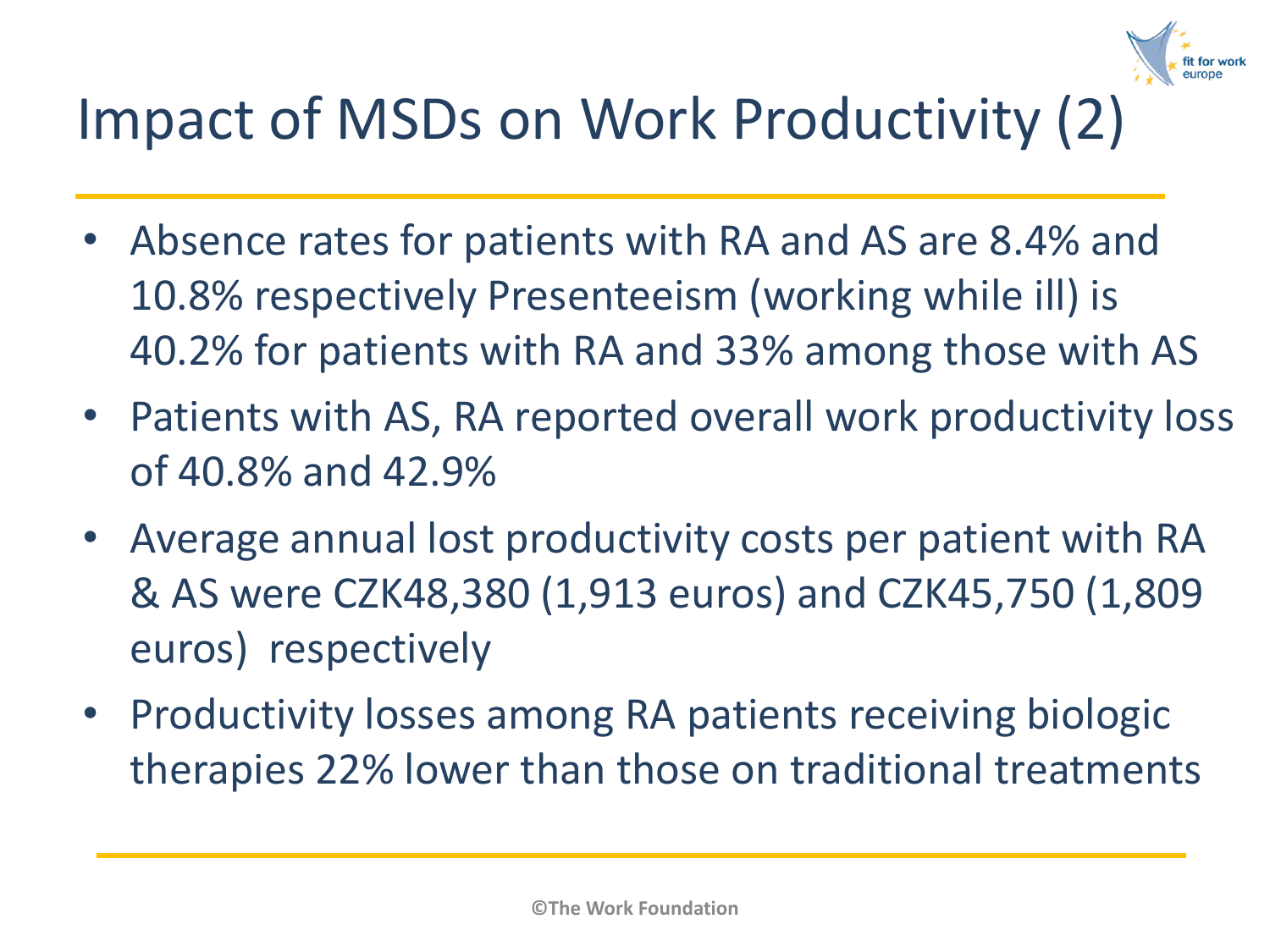

#### Conclusions & Recommendations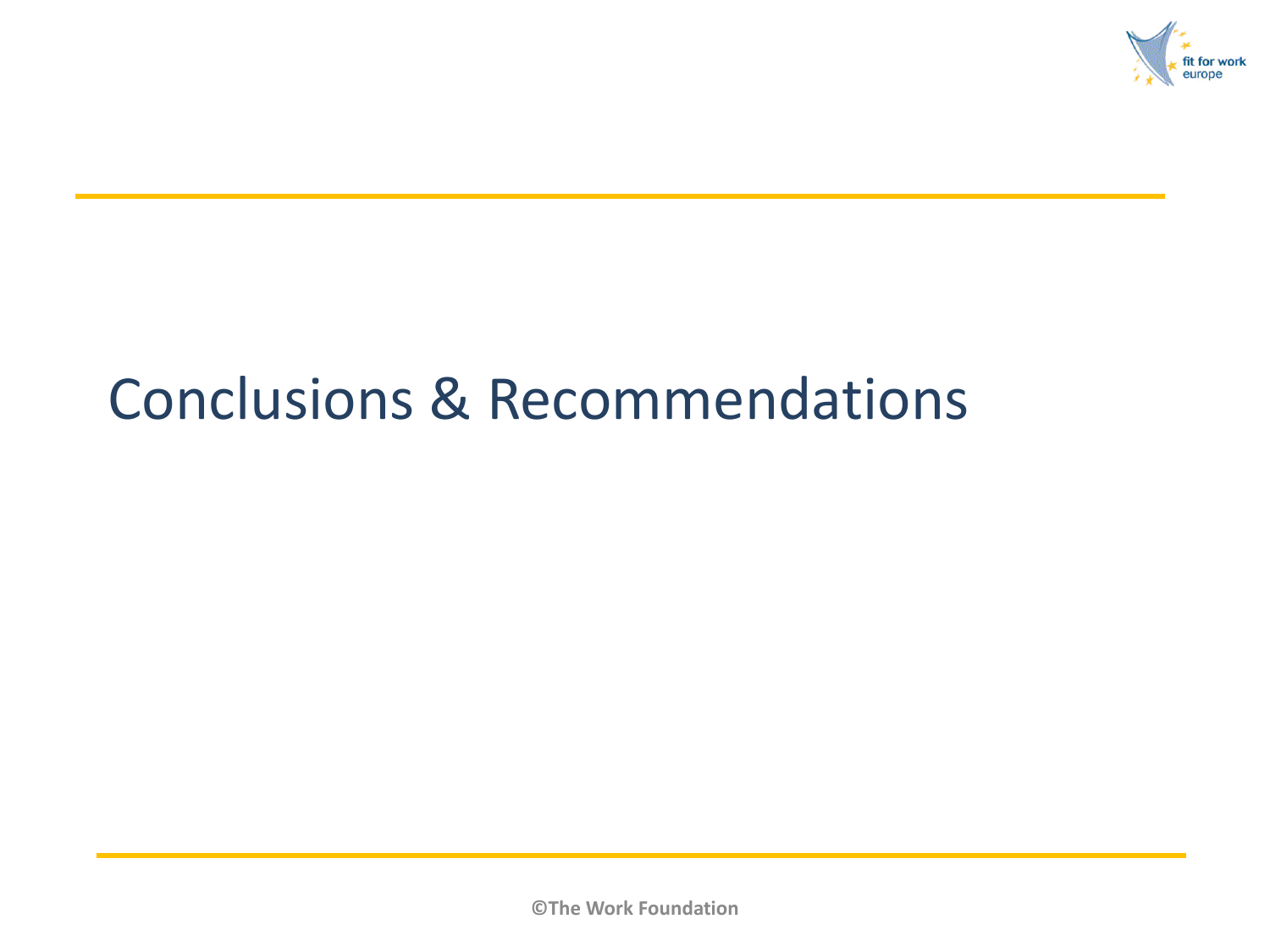

## **1. Early Intervention for MSDs**

- **Better treatment**. The quicker an individual receives a diagnosis, the more rapidly they can get access to appropriate treatment which can stabilise or control their symptoms;
- *Reducing the risk of developing co***-***morbid conditions*. For many people with chronic conditions issues like pain, fatigue, depression or anxiety can become a significant issue which can increase healthcare costs and reduces functional capacity;
- *Aiding a return to activities of daily living*. Early intervention can ensure people with chronic conditions can become more self-reliant and rely less on health and social care services;
- *Staying in or returning to work*. People whose health conditions are being well-managed are more likely to remain economically active, continue to pay taxes and be less reliant on welfare payments
- *Early Intervention is cost effective*. An investment not a Cost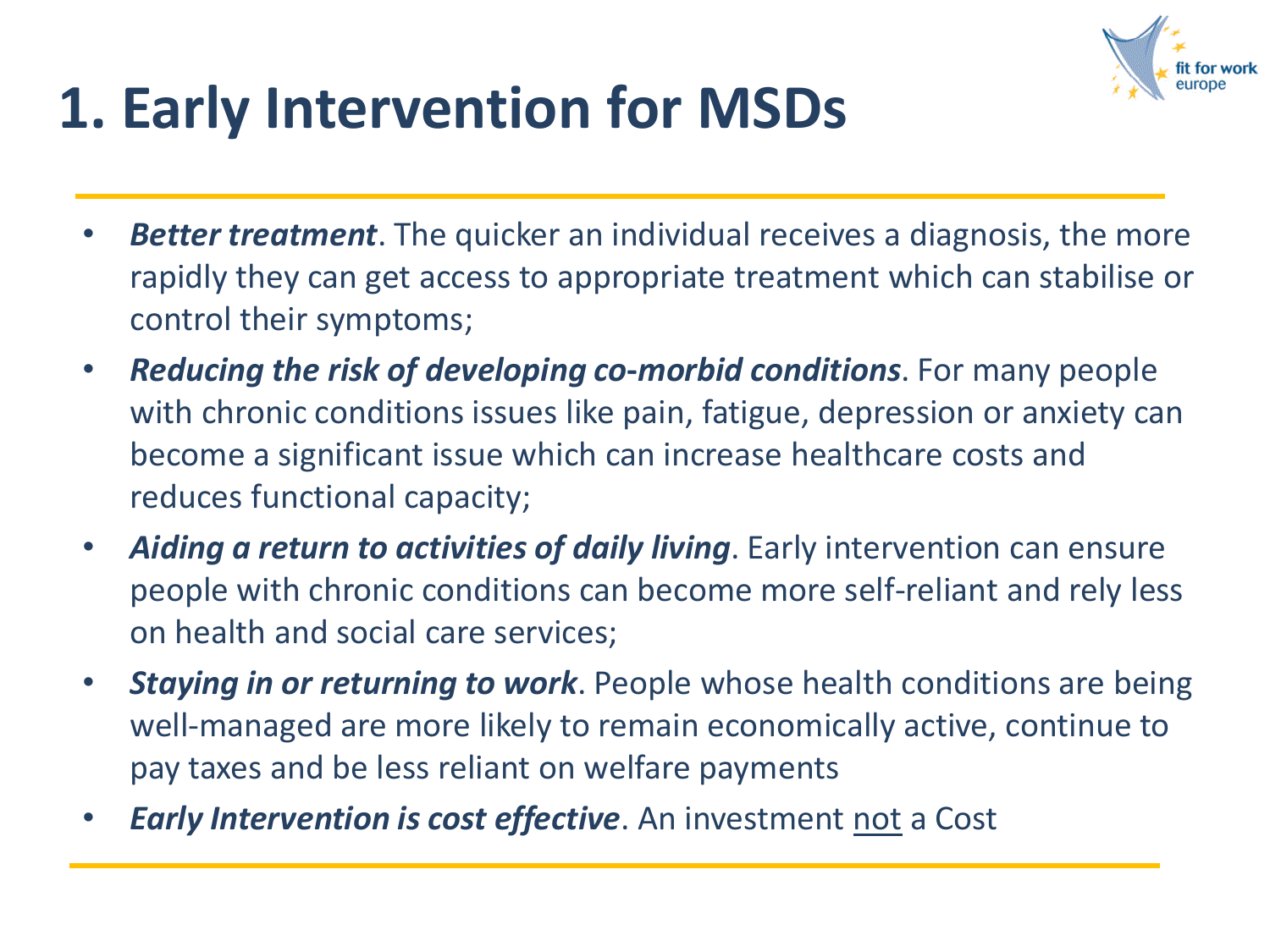

## Example: Early Intervention for MSDs

- Early Intervention Clinic in Madrid after 5 days
- **Reduce the duration of temporary disability by 39%**
- **Reduce the incidence of permanent disability by 50%**
- **Reduce the utilization of health care resources by 40%**
- **The analysis showed that 1 dollar invested in the early** intervention program yielded 11 dollars of benefit

#### *If replicated across the EU this intervention would allow 1m additional workers to attend work each day*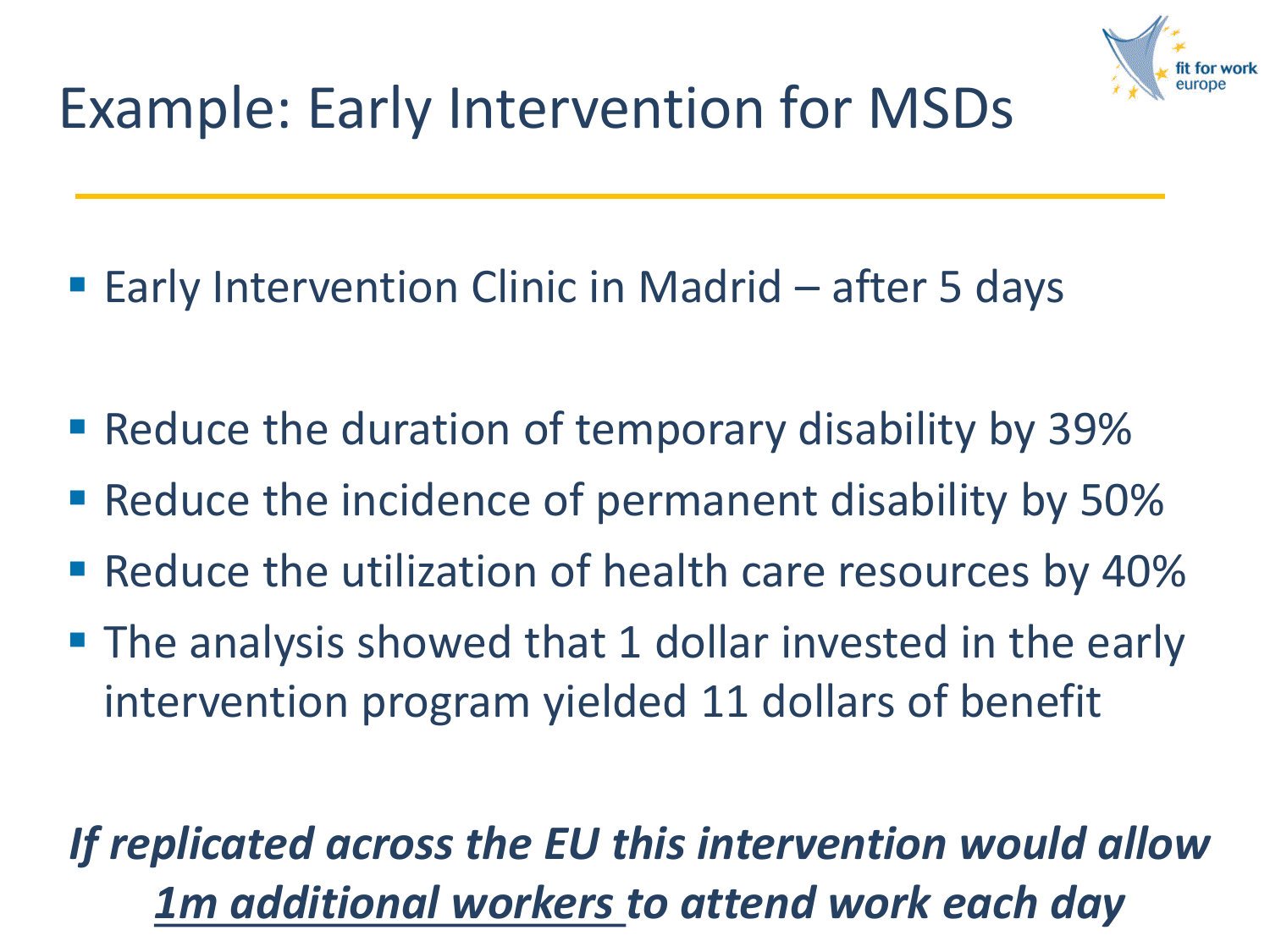

## **2. Work Should be a Clinical Outcome**

- Good Work is Good for Health can have therapeutic benefits (biopsychosocial model)
- Clinicians, employers and individuals too often focus on 'Incapacity' rather than 'Capacity'
- Some assume work is always harmful (it can be, but is often better than unemployment)
- Work should be regarded as a clinical outcome of care – incentives & care protocols rarely reflect this principle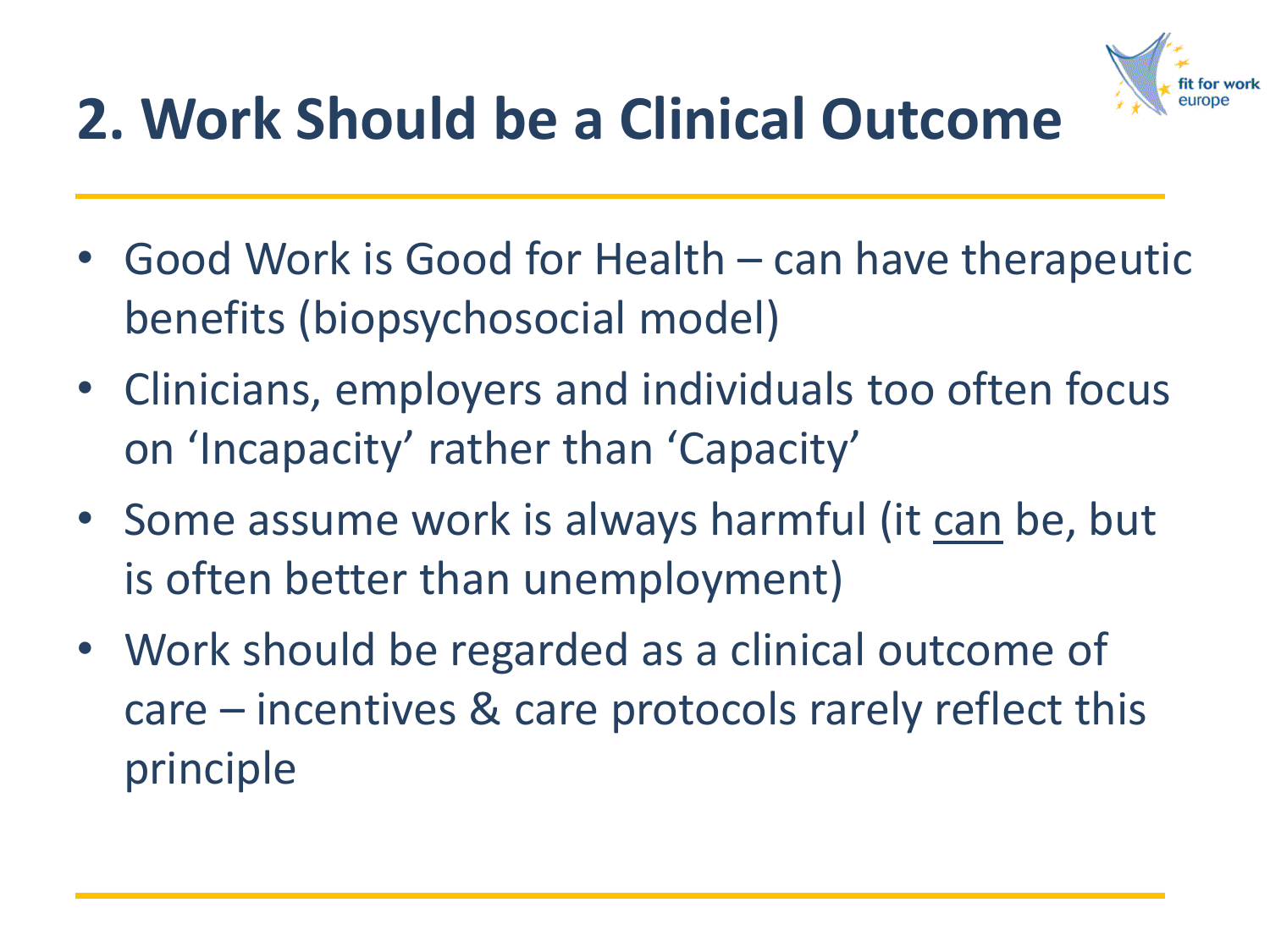

## **3. Poorly Managed MSDs & Productivity**

- Labour productivity is an economic priority in most OECD countries – workforce health is a key component but is often ignored by policy makers
- Between 60-70% of the costs of MSDs are attributable to sickness absence & lost productivity
- 'Presenteeism' going to work when unwell can cost 1.5 times the cost of absence
- Premature withdrawal from the labour market can diminish productive capacity – a particular challenge with ageing workforces & later retirement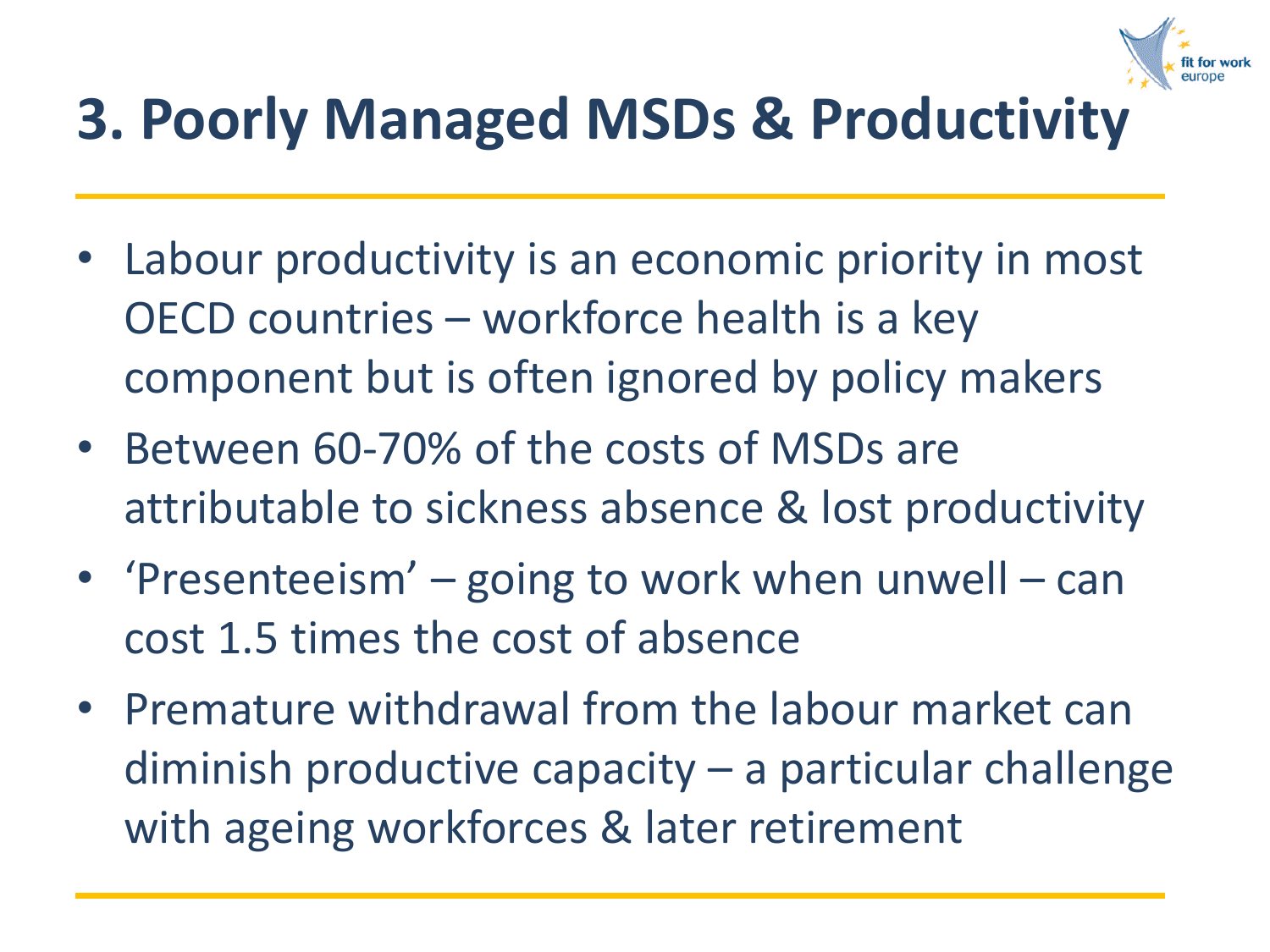

## **Productivity in the OECD**

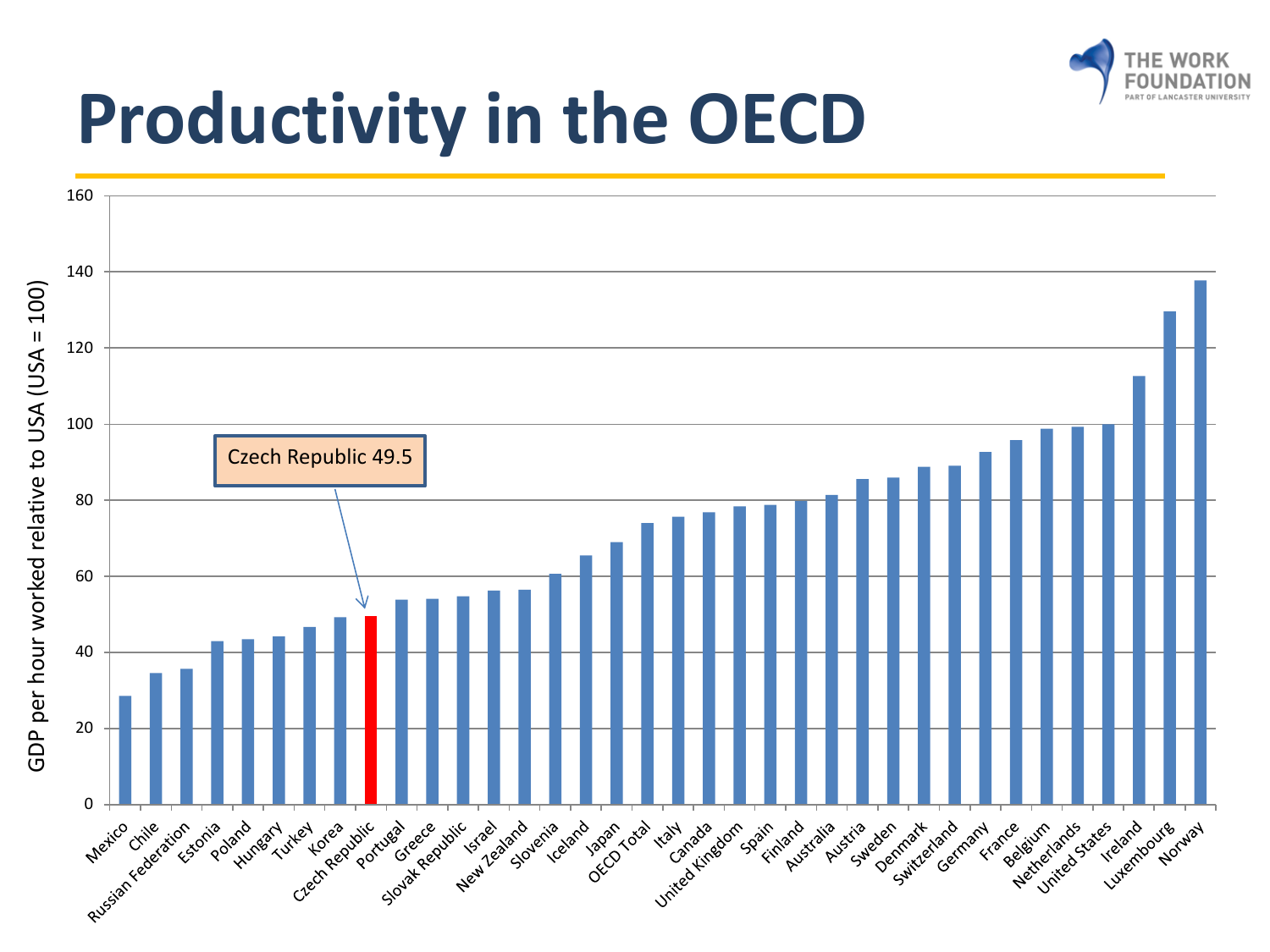

### **4. Workplace Interventions**

- Job retention initiatives
- Early referral
- Phased return to work
- Job Redesign
- Flexible working
- Focus on 'Capacity' not 'Incapacity'
- Self-management at work
- Awareness of comorbid mental health risks and the impact of fatigue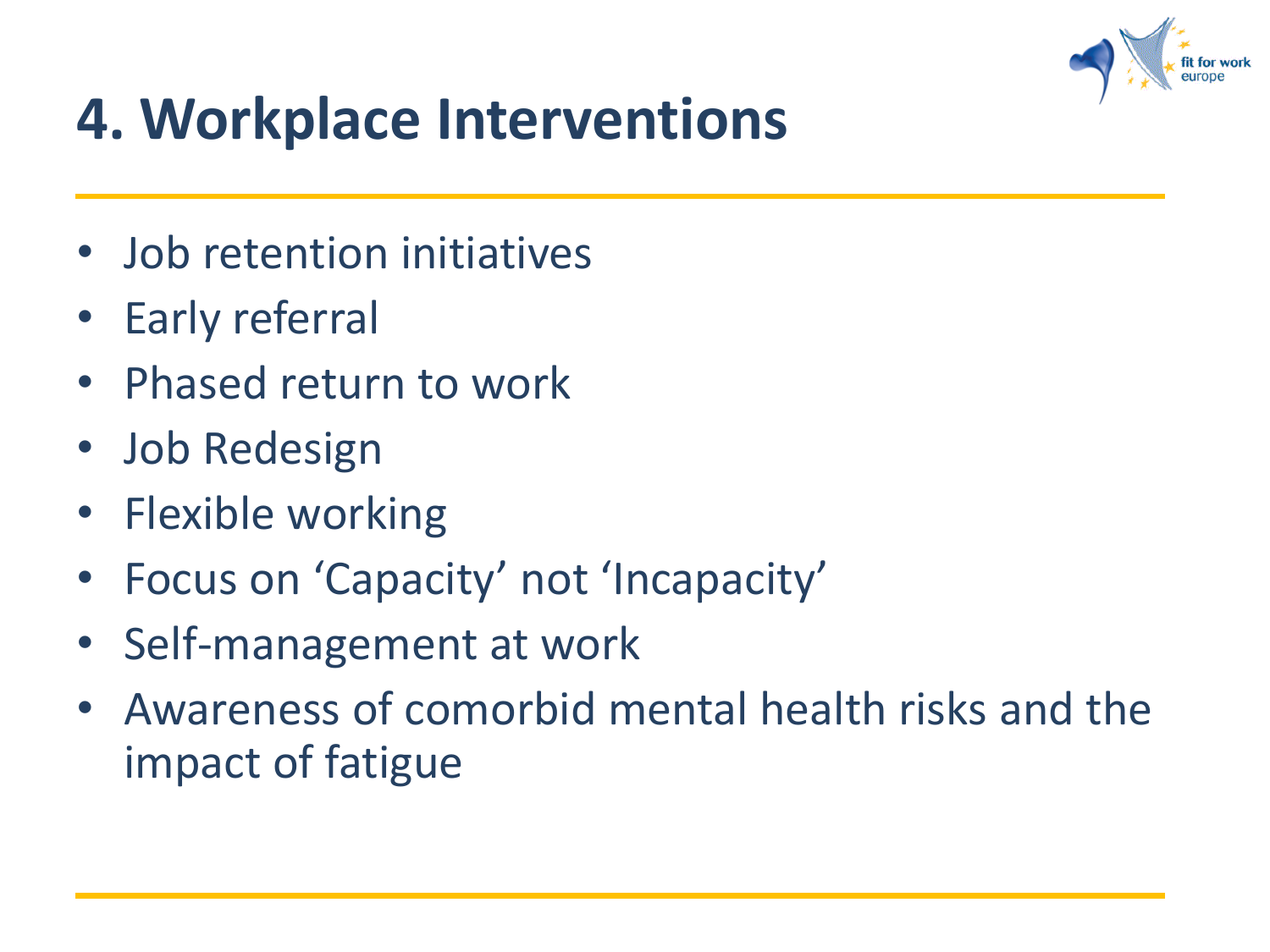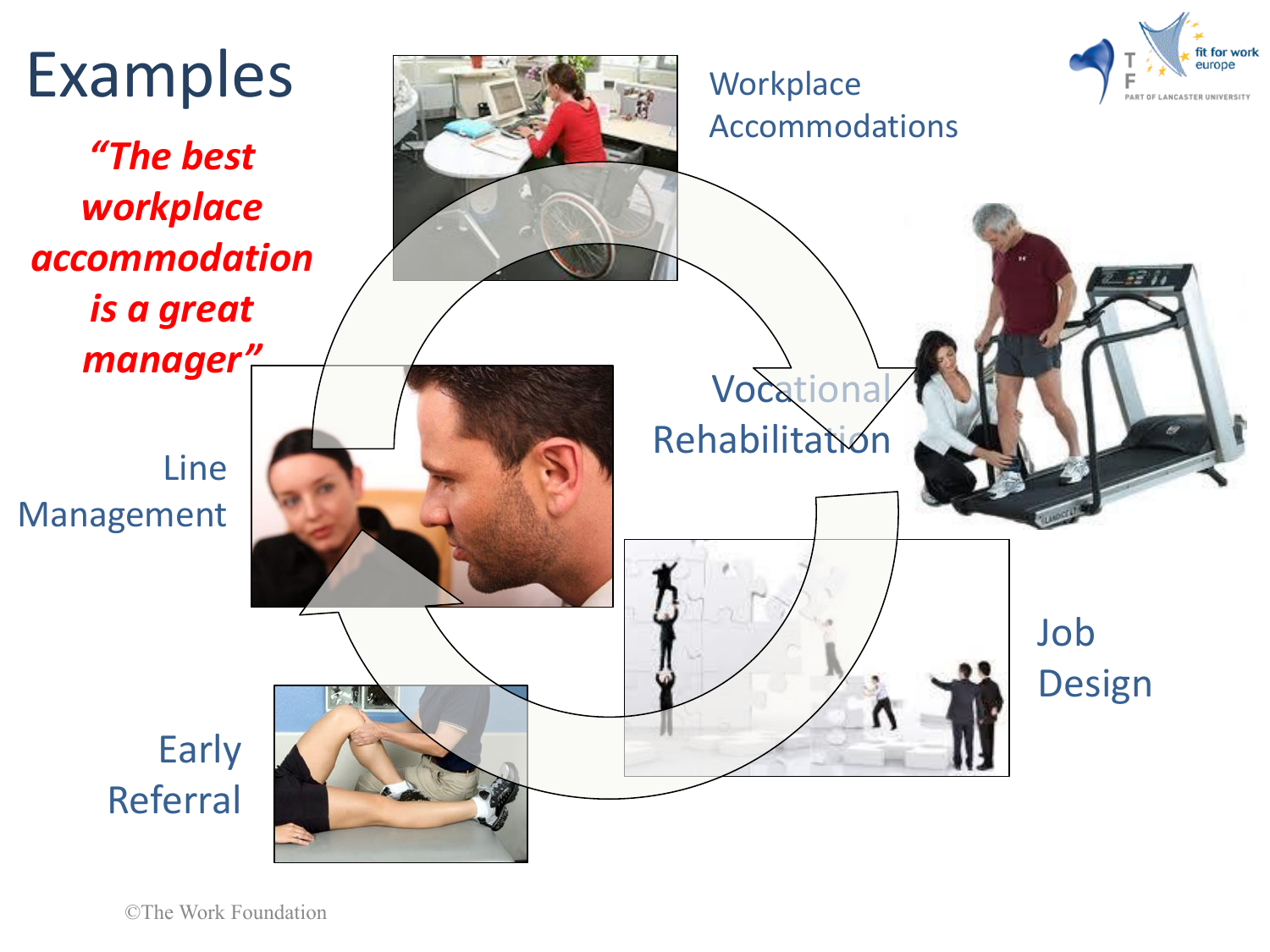![](_page_25_Picture_0.jpeg)

## **Remaining Challenges**

- Workforce health as a 'Human Capital Asset'
- The need to prevent premature work loss
- Interventions to support independent living
- Cost effectiveness of early interventions making the case for investment
- Joining up the work of Healthcare, Social Insurance & Employers – and placing patients at the centre of their care
- Every Minister should be a 'Health' Minister